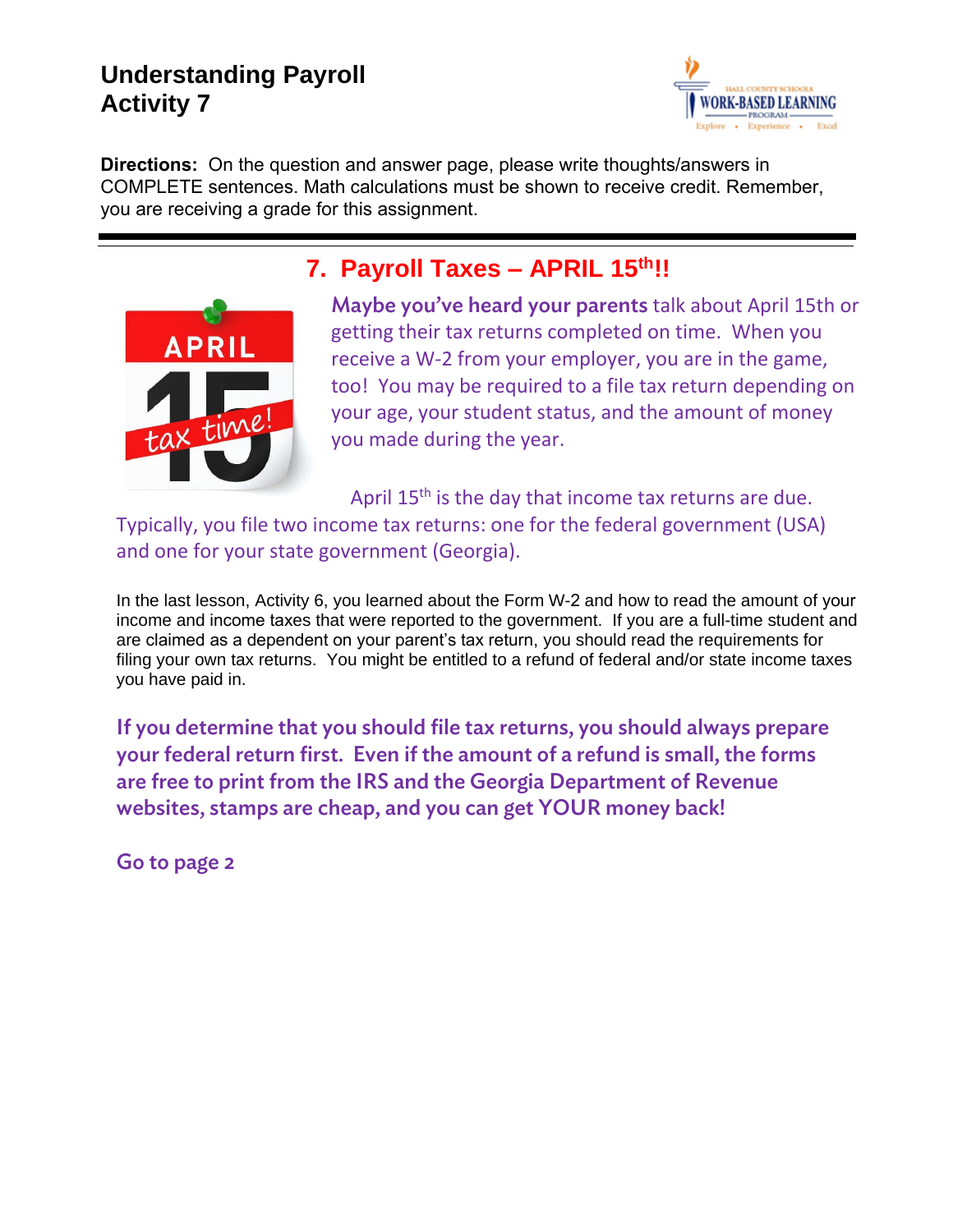Forms we fill out and 'file' are called 'tax returns'. To file your return means that you send it to the appropriate US or GA office. Open the two forms below to answer the questions for this activity.



Click here to view the federal form 1040: [https://www.irs.gov/pub/irs-pdf/f1040.pdf](http://www.irs.gov/pub/irs-pdf/f1040ez.pdf)



Click here to view the state form 500: (you will need to scroll) https://www.tax-brackets.org/georgiataxforms/form-500=

## Payroll Activity 7 Instructions:

Below, you will find 15 payroll questions to answer. Key your answers in the right column in the table below. You should bold your answers or change the font color. TAKE A PHOTO your answer-page and submit according to your school's WBL Coordinator's instructions. QUESTIONS 1-9 reference Form 1040 and questions 10-15 reference GA Form 500

| 1. | Look at the heading of the 1040. This form is<br>required by which department?                                                                                                                                      |  |
|----|---------------------------------------------------------------------------------------------------------------------------------------------------------------------------------------------------------------------|--|
| 2. | I.R.S. stands for:                                                                                                                                                                                                  |  |
| 3. | Is this a federal form (USA) or a state form (GA)?                                                                                                                                                                  |  |
| 4. | If you complete this particular form, which year<br>are you reporting your wage and tax information<br>from?                                                                                                        |  |
| 5. | Let's look at required information you must add to<br>the form starting at the top.<br>Look at Filing Status section: Which one<br>would you check?                                                                 |  |
| 6. | Standard Deduction section: If you are a<br>student, more than likely your parents will<br>claim you on their income tax return. Which<br>box should you mark?                                                      |  |
| 7. | Lines 1-11 Income section: Your employer gave you a form in January that shows how much morey you made<br>and how much tax you paid in. Which line in this section will reqire your income number from the form you |  |